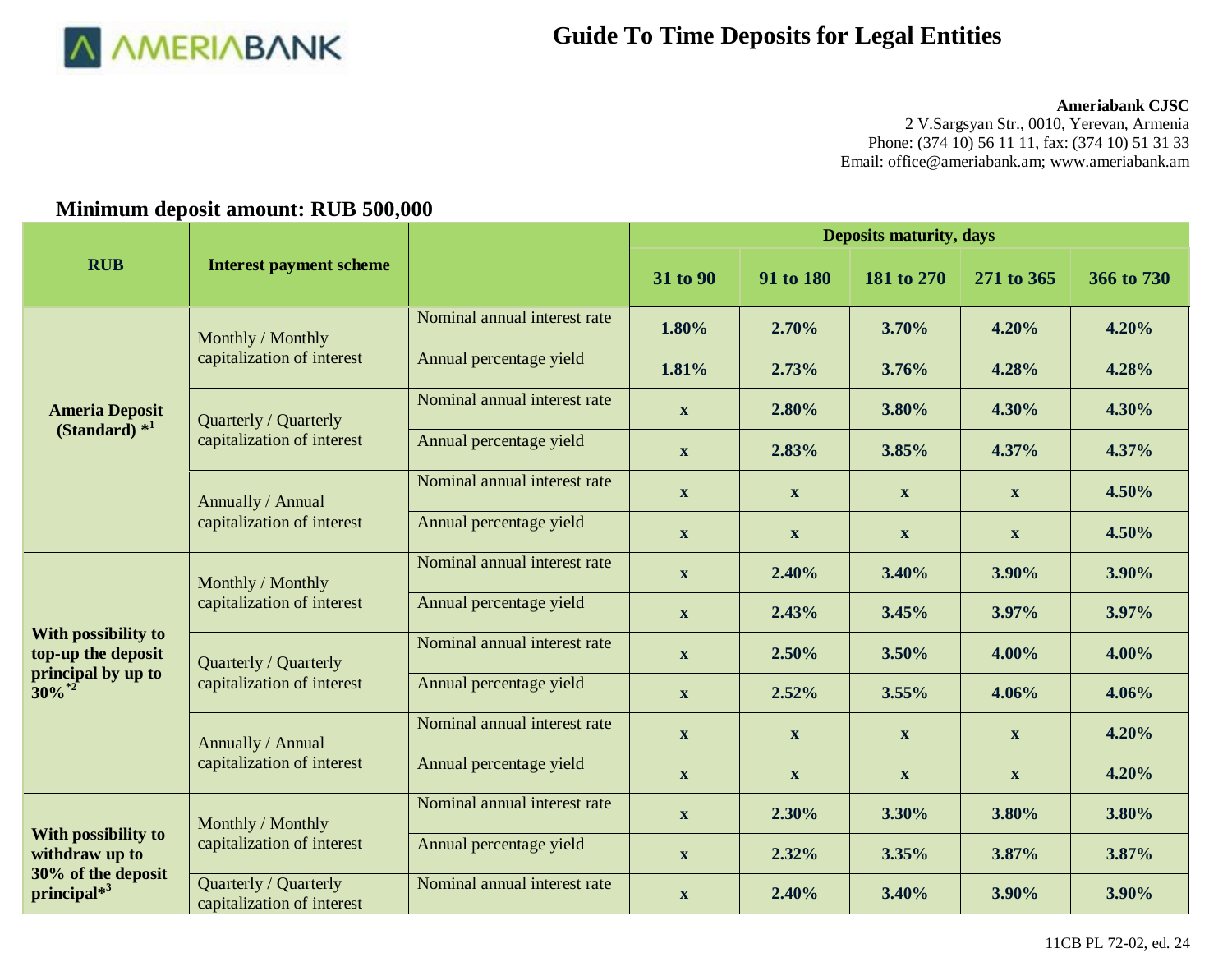

|                                                                                              |                                                     | Annual percentage yield      | $\mathbf{X}$ | 2.42%        | $3.44\%$     | $3.96\%$     | $3.96\%$ |
|----------------------------------------------------------------------------------------------|-----------------------------------------------------|------------------------------|--------------|--------------|--------------|--------------|----------|
|                                                                                              | Annually / Annual                                   | Nominal annual interest rate | $\mathbf{X}$ | $\mathbf{X}$ | $\mathbf{x}$ | $\mathbf{X}$ | 4.10%    |
|                                                                                              | capitalization of interest                          | Annual percentage yield      | $\mathbf{X}$ | $\mathbf{X}$ | $\mathbf{x}$ | $\mathbf{X}$ | 4.10%    |
| With possibility to<br>top-up or withdraw<br>the deposit<br>principal by up to<br>$30\% *^4$ | Monthly / Monthly<br>capitalization of interest     | Nominal annual interest rate | $\mathbf X$  | $2.00\%$     | $3.00\%$     | $3.50\%$     | $3.50\%$ |
|                                                                                              |                                                     | Annual percentage yield      | $\mathbf X$  | 2.02%        | $3.04\%$     | $3.56\%$     | 3.56%    |
|                                                                                              | Quarterly / Quarterly<br>capitalization of interest | Nominal annual interest rate | $\mathbf{X}$ | $2.10\%$     | $3.10\%$     | $3.60\%$     | 3.60%    |
|                                                                                              |                                                     | Annual percentage yield      | $\mathbf{X}$ | 2.12%        | 3.14%        | 3.65%        | 3.65%    |
|                                                                                              | Annually / Annual<br>capitalization of interest     | Nominal annual interest rate | $\mathbf{X}$ | $\mathbf{X}$ | $\mathbf{X}$ | $\mathbf{X}$ | 3.80%    |
|                                                                                              |                                                     | Annual percentage yield      | $\mathbf X$  | $\mathbf X$  | $\mathbf{X}$ | $\mathbf X$  | 3.80%    |

### *\*These terms apply to corporate deposits of resident entities.*

*\*\*The terms of time deposits of resident financial organizations (credit organizations, insurance companies, insurance brokers, insurance agents, payment and settlement organizations, investment companies, investment and pension fund managers, etc.) are regulated on contractual basis.*

*\*\*\*The terms of time deposits of non-resident legal entities are regulated on contractual basis.*

### **Attention!**

THE INTEREST IS CALCULATED ON THE BASIS OF NOMINAL INTEREST RATE. THE ANNUAL PERCENTAGE YIELD SHOWS THE INCOME YOU COULD EARN IF YOU RE-DEPOSITED THE INTEREST.

Terms and conditions for deposits over AMD 2 billion or foreign currency equivalent shall be subject to the internal regulations of the Bank.

<sup>1</sup>The client may not increase and/or partially withdraw the deposited amount.

<sup>2</sup>The client may top-up the deposited amount throughout the deposit term except the last month. Maximum allowed increase is 30% of initial deposit principal. <sup>3</sup>The client may withdraw part of the deposited amount throughout the deposit term except the first month. Maximum allowed withdrawal is 30% of the deposit principal. The same interest rate without recalculation applies to withdrawn amounts.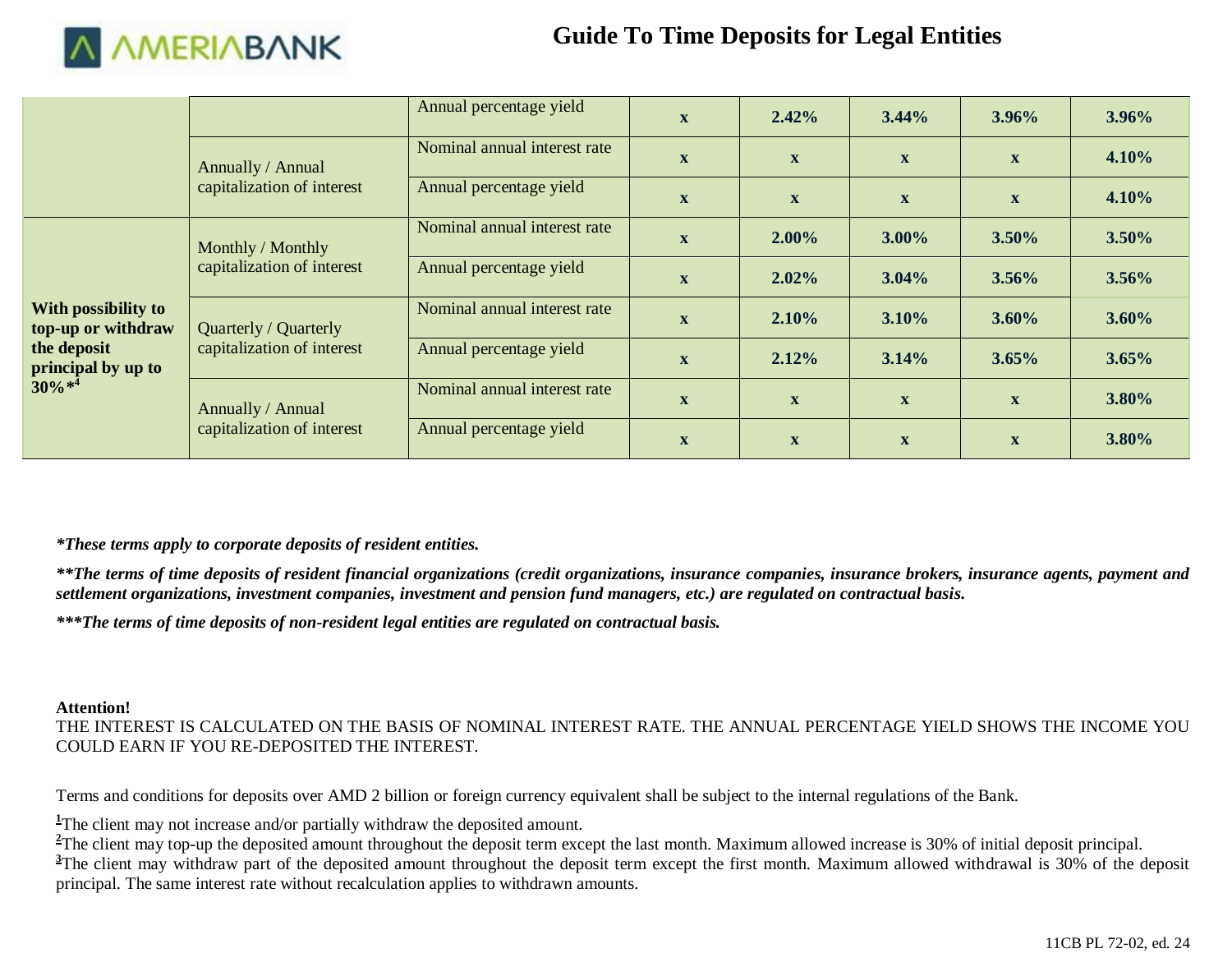

<sup>4</sup>The client may top-up the deposited amount throughout the deposit term except the last month, and withdraw part of the deposited amount throughout the deposited term except the first month. Maximum allowed withdrawal or top-up is 30% of the deposit principal. The same interest rate without recalculation applies to withdrawn amounts.

### **Terms and Conditions**

- 1. The payment of deposit to the Bank is documented by a written instrument, i.e. bank deposit agreement.
- 2. The Bank shall open an account in AMD for the depositor. If the deposit is in foreign currency, the Bank shall open an account in the deposit currency as well. Minimum account balance, service fees: N/A
- 3. Account statements are subject to the following terms.

|    | Fee for provision of account statement                                                                                                      |                                         |
|----|---------------------------------------------------------------------------------------------------------------------------------------------|-----------------------------------------|
| 1. | Provision of up to 1 year old account statements, copies<br>of account statements or other documents kept in<br>electronic form             | Free of charge                          |
| 2. | Provision of $1-3$ years old <sup>1</sup> account statements, copies of<br>account statements or other documents kept in electronic<br>form | AMD 5,000 per document,<br>VAT included |
| 3. | Provision of copies of documents kept in paper form                                                                                         | AMD 5,000 per document,<br>VAT included |

- 4. Account maintenance fee might not be charged depending on the date of the latest transaction through the account.
- 5. The Bank shall calculate the interest based on 365 days per year, 366 days in case of a leap year.
- 6. The accrual of interest shall start on the day of payment of the deposit to the Bank and end one day before the deposit repayment date.
- 7. The interest may be paid on monthly, quarterly, annual or capitalization basis.
	- 7.1 Monthly payment: interest shall be credited to the depositor's bank account on monthly basis from the deposit start date.
	- 7.2 Quarterly payment: interest shall be credited to the depositor's bank account on quarterly basis on the last day of the quarter.
	- 7.3 Annual payment: interest shall be credited to the depositor's bank account on annual basis on the last day of the year.
	- 7.4 Capitalization (payment of interest upon maturity): interest is accrued to the principal amount every month to the start date of the deposit or on the first banking day after that. Interest for each subsequent period is accrued on the sum of previous month's interest and the principal. The maturity of deposits with compound interest rates should be at least 60 days.
- 8. The Bank shall have the right to change the deposit interest rates, giving written notice to the depositor 2 days in advance.
- 9. The deposit agreement may be extended in cases and in the manner defined thereby.
- 10. The Bank shall repay the deposit, whether fully or partially, forthwith upon request of the depositor.

Subject to these terms, if the deposit is requested back before the due date, the Bank shall recalculate and repay the amount based on the depositor's withdrawal application within a 3-day period. This being the case, the Bank shall pay interest at a 0.1% annual interest rate instead of the rate defined by the deposit agreement. Any interest already paid, that should have been charged back after recalculation, shall be charged to the principal amount of the deposit.

 $\overline{a}$  $<sup>1</sup>$  Account statements, their copies and other materials (including references, various documents, their copies, responses to auditors' inquiries) more than 3 years old are</sup> provided on contractual terms. No fee is charged for account statements showing transactions through the Bank's POS-terminals.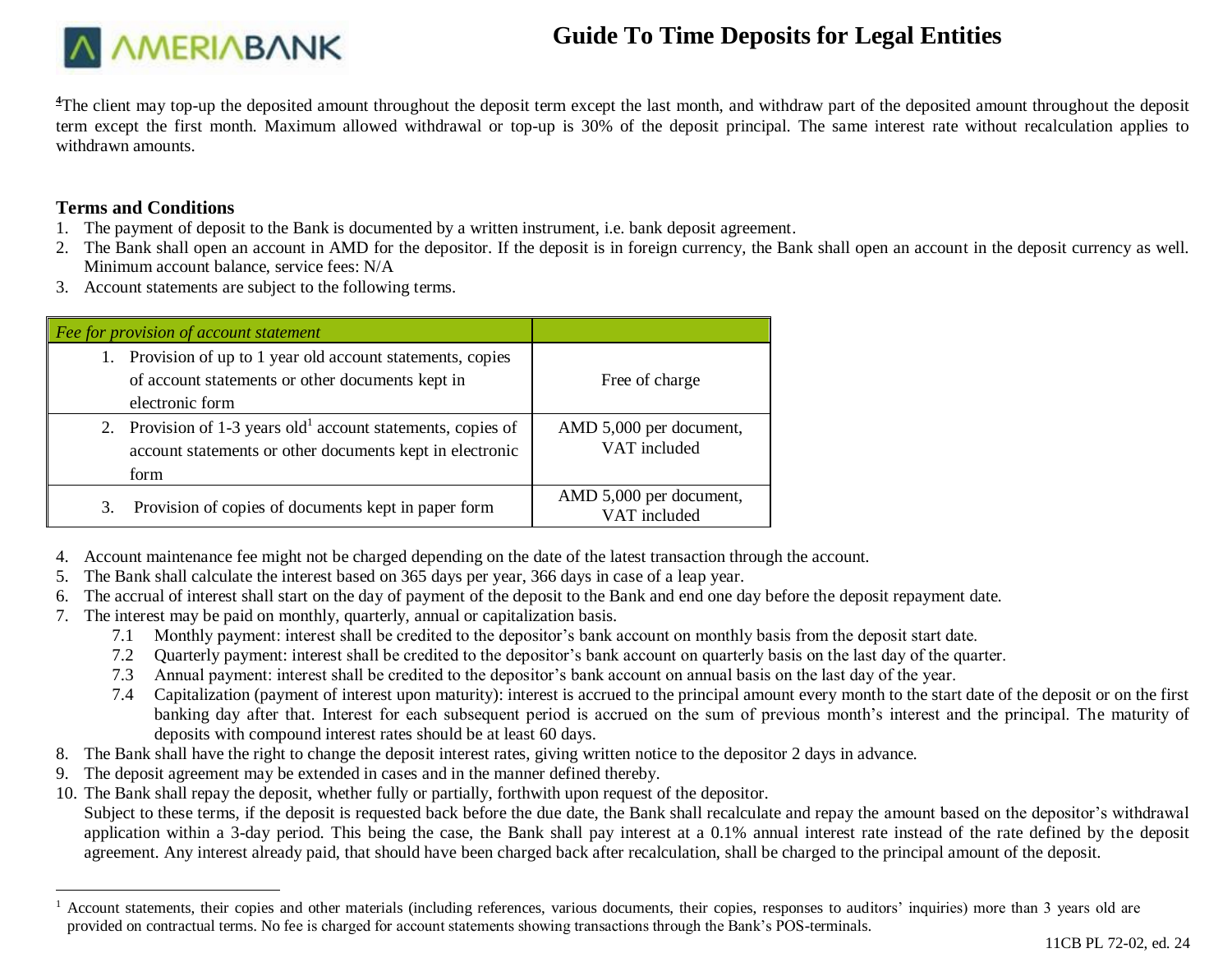

- 11. If the depositor does not request to return the deposit amount upon expiry of the agreement, then based on the option selected by the depositor in the agreement either (i) the agreement is prolonged in the manner defined therein and subject to the interest rates effective in the Bank at that time, or (ii) the deposit is transferred to the depositor's bank account to be serviced in accordance with the then applicable current bank account rates and fees.
- 12. If the depositor terminates the deposit agreement within 30 days after the deposit start date, the Bank, in addition to the recalculation specified in clause 10 herein, shall charge a fine in the amount of AMD 15,000. No fine shall be applied, if a deposit agreement with extension clause has been prolonged after its expiry.
- 13. Disagreements and disputes arising out of or in connection with the deposit agreement shall be settled through negotiations between the parties.
- **14. Note! The Bank may credit funds received from third parties to the deposit account provided that such third party specifies the deposit account details and the depositor issues a top-up payment order.**
- **15. Note! There are no tariffs or fees in the Bank, application of which can result in reduction of annual percentage yield.**
- **16. Note! Interest earned on deposits made by resident legal entities shall not be taxable. Interest earned by non-resident legal entities shall be subject to a 10% tax.**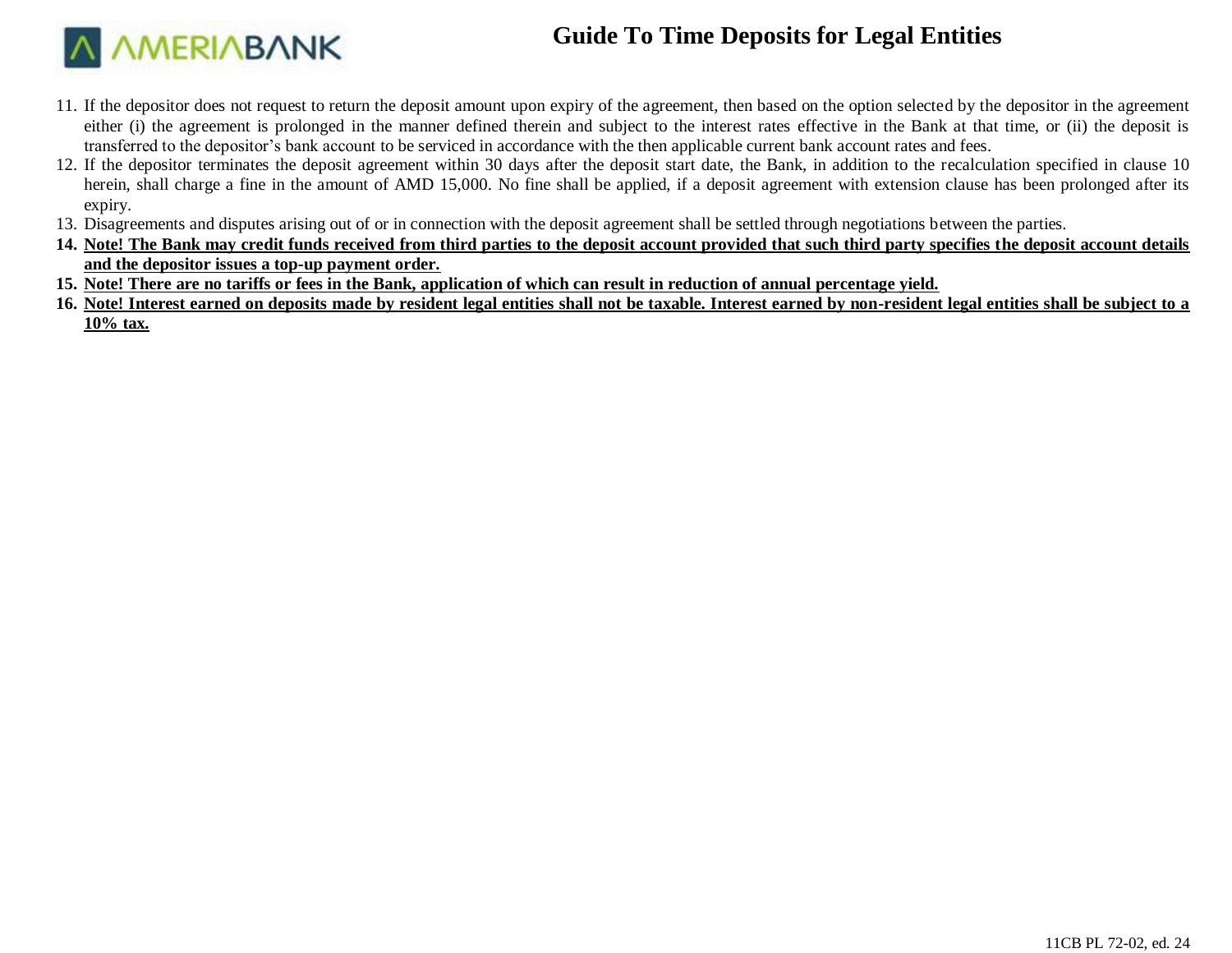

#### *Example 1.*

Whenever the deposit principal is increased during the deposit term, the interest is calculated in the following way.

### **Interest Calculation**

Amount: RUB 1,000,000.00 Deposit start date: April 1, 2016 Nominal annual interest rate: 4.28% Term: 180 days First interest payment date: May 1, 2016 **Interest to be paid (calculated at nominal interest rate)**=1,000,000\*4.28/100/365\*30=3,517.80

On May 1, 2016, the account holder deposited additional RUB 100,000.00. Second interest payment date: June 1, 2016 **Interest to be paid (calculated at nominal interest rate)**=1,100,000\*2.5/100/365\*31=2,335.62

### *Example 2.*

Whenever the depositor withdraws a part of the amount during the deposit term, the interest is calculated in the following way.

### **Interest Calculation**

Amount: RUB 1,000,000.00 Deposit start date: April 1, 2016 Nominal annual interest rate: 4.10% Term: 180 days First interest payment date: May 1, 2016 **Interest to be paid (calculated at nominal interest rate)**=1,000,000\*4.10/100/365\*30=3,369.86

On May 1, 2016, the account holder withdrew RUB 200,000.00. Second interest payment date: June 1, 2016 **Interest to be paid (calculated at nominal interest rate)**=800,000\*4.10/100/365\*31=2,785.75

**ATTENTION!** THE INTEREST ACCRUED TO THE DEPOSITED AMOUNT IS CALCULATED ON THE BASIS OF NOMINAL INTEREST RATE. THE ANNUAL PERCENTAGE YIELD (APY) SHOWS THE INCOME YOU COULD EARN IF YOU RE-DEPOSITED THE INTEREST. THE CALCULATION FORMULA OF ANNUAL PERCENTAGE YIELD IS DESCRIBED BELOW.